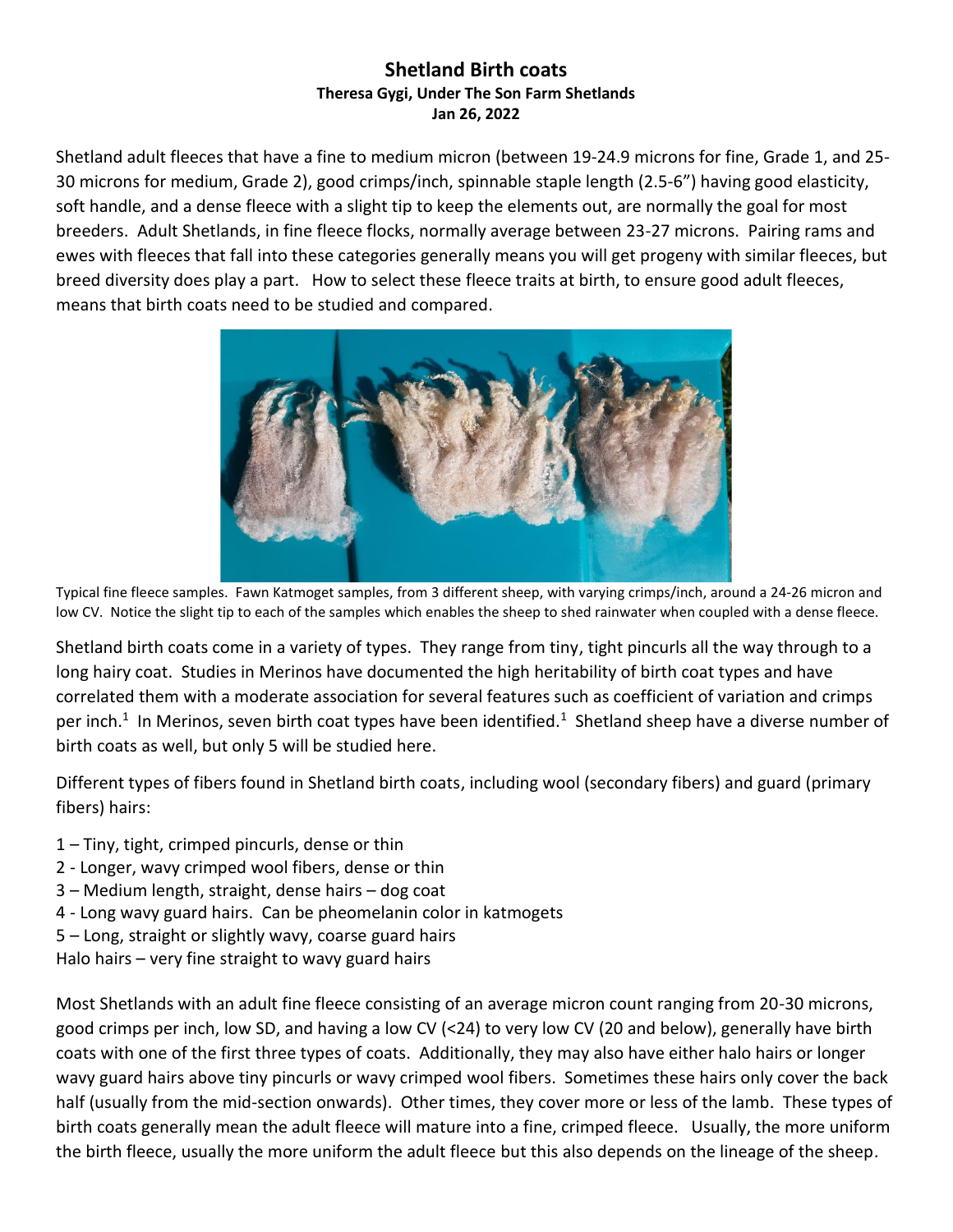

Fawn kat lamb with type 1-2 birth fleece, no halo hairs, and a dense fleece. Grey kat lamb with type 1-2 fleece with halo hairs in back half and easily seen wool fibers underneath.



Moorit type 1 birth fleece, no halo hairs (1<sup>st</sup> yr fleece AFD 25.3, SD 5.3, CV 20.8, CF 85,8). Spotted grey kat with type 2 fleece and type 4 guard hairs (1<sup>st</sup> yr fleece: AFD 19, SD 4.4, CV 23.3, CF 99.5). An even, type 1 birth fleece doesn't necessarily mean a super low micron adult fleece and a hairier birth fleece doesn't rule out a superfine fleece. Genetics rule!



Grey Katmoget ram lamb with a type 2 birth fleece and some type 4 guard hairs and his 1<sup>st</sup> year adult fleece showing excellent density, high crimps/inch, great length, and very fine fibers (AFD 20.5, SD 4.1, CV 20.1, CF 98.9).